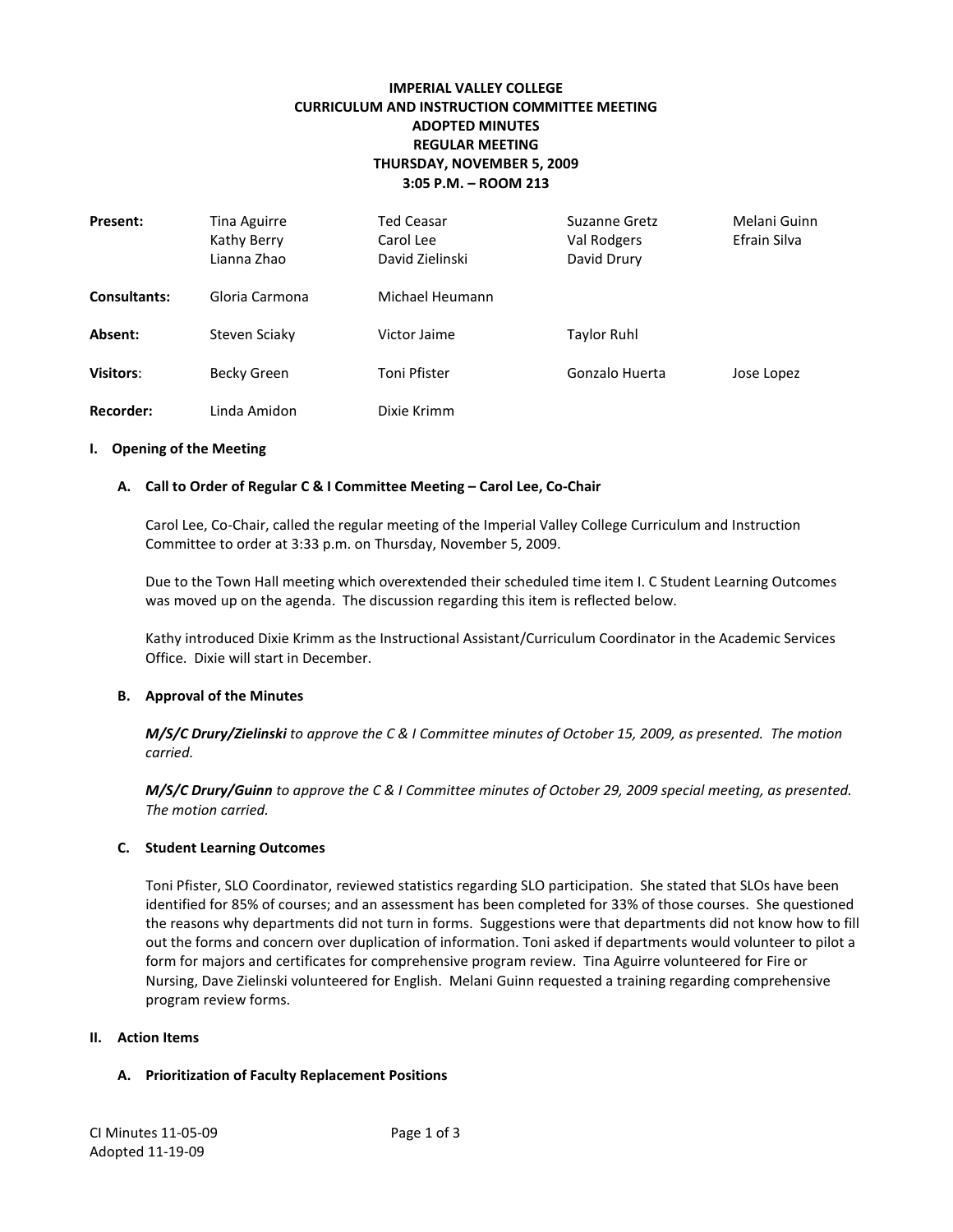*M/S/C Zielinski/Guinn to approve the revision of the Faculty Prioritization list to eliminate positions 1, 2, 5, and 12 and move the remaining up on the list. The motion carried.*

The new list consists of the following positions:

- 1. Political Science
- 2. English-Reading
- 3. English-Composition
- 4. Psychology
- 5. Electrical Trades
- 6. Administration of Justice
- 7. English-ESL
- 8. Athletic Counselor
- 9. Psychology
- 10. Spanish
- 11. English-Composition
- 12. Speech

The faculty prioritization list was reviewed. Positions on the list which have been filled: 1-Physics/Math, 2- Librarian, 5-Micro Biology, 12-Math. Melani Guinn questioned why the list was being filled out of order. Lianna stated that the Math position (12) was filled using Basic Skills funds. Discussion continued regarding how the list was to be used and how positions were supposed to be filled. Members were concerned over the process and procedure of acquiring needed faculty considering unfilled positions and future retirees. Kathy Berry stated that the list would need to be revised, but positions where there was anticipated retirement should not be considered. Members expressed concern over several positions that would have retirement and wanted to be assured that they could be included or included on a prioritization list. Carol Lee suggested that when someone retires their name be added to the list and would then be moved up as positions on the list were filled. Members agreed that filled positions 1, 2, 5, and 12 be removed from the list. Discussion continued regarding retiree positions and the process of hiring for those positions. It was determined that the process depended upon the time the request for replacement was submitted and that the policy would need to be located and the item would need to be revisited in January.

#### **B. Credit Courses**

- **1. New Courses**
	- **a. BLDC 101 – Safety Standards (OSHA) 30-Hour Card (3.0)**

*M/S/C Silva/Guinn to approve the addition of BLDC 101 to the credit curriculum, effective 2009 – 2010, with revision to New Course Proposal to reflect inclusion of the course in a major or certificate. The motion carried. (C. Lee abstained)*

Carol Lee questioned the reason the proposal was dated for this year, and noted that the parallel courses listed are 2 unit courses. Gonzalo Huerta explained that the process had started February 5, 2009 and needed to be included in the program as soon as possible. Students needed to be offered this class spring 2010. He explained that the "30-hour card" was a title, the class is 54 hours. Carol pointed out the fact that the answer to question #3 under General Information did not coincide with the answer of "No" regarding inclusion of the course in a major or certificate. Motion to change is noted above.

### **C. Distance Education Courses – Addendum Documentation**

- **1. AJ 106 – Principles and Procedures of the Justice System (3.0)**
- **2. PHIL 106 – Logic (3.0)**
- **3. SPCH 180 – Argumentation and Debate (3.0)**